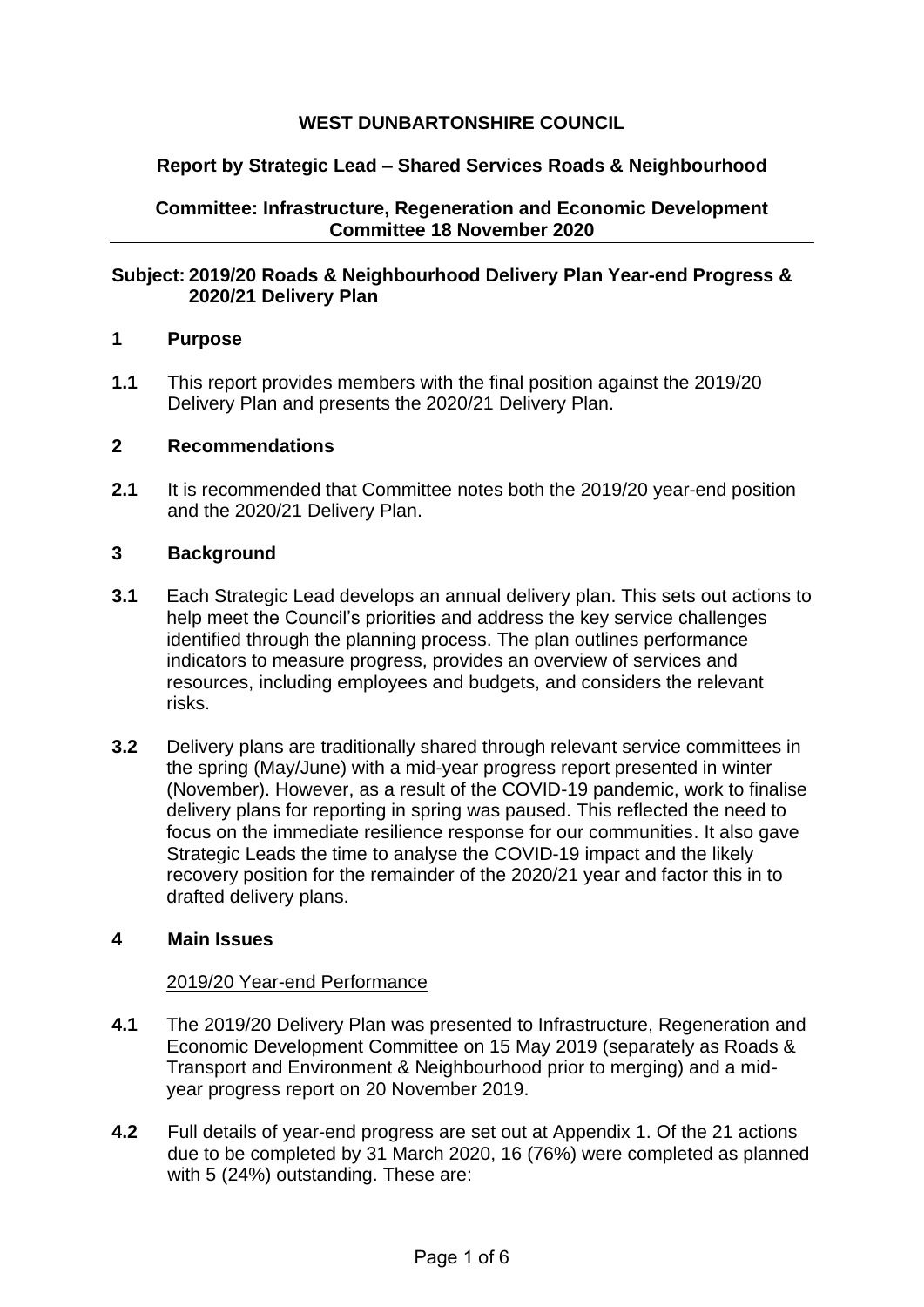- Deliver a new allotment site with provision for 40 traditional plots 50% completed. Further site investigation works are required to ensure that the site is suitable for food growing. These works are scheduled to take place in October 2020, following a delay towards the year end as a result of the coronavirus.
- Implement a range of actions to improve recycling and reduce biodegradable waste landfilled - 60% completed. The action to implement a change to the frequency of collection of residual waste from fortnightly to three weekly was deferred pending the outcome of the Scottish Government's review of the Code of Practice for Household Recycling. This will be carried forward to 2020/21.
- Review the service delivery model within Greenspace to recognise the seasonal nature of the service - 50% completed. The final details of the restructure and new service delivery model will be implemented as part of the shared services business plan.
- Finalise the roads costing system upgrade 66% completed. The roads costing process has been reviewed and market research underway to determine the appropriate solution.
- Increase public awareness of the Council's agreed approach to defect repair via our upgraded roads management system - 83% completed. This was done in a number of ways including social media, press releases, web site etc. However, the roads system has yet to be up graded, and discussions with our partners for a shared system are ongoing.
- **4.3** Of the 9 performance indicators for which 2019/20 data is available, 4 (44%) achieved their year end targets, 4 (44%) just missed their targets, and 1 (11%) was significantly adrift of its target. The following paragraph highlights the latter with full details of all performance indicators set out at Appendix 1:
	- % of total household waste that is recycled: value of 43.4% against a target of 55%. Approximately half of all waste placed in residual bins could be recycled. Officers have met with Zero Waste Scotland with a view to undertaking a comprehensive campaign to encourage residents to recycle more and reduce the quantities of non target material/contamination. Improved information and advice will support this campaign.

## Complaints: 2019/20 Year-end and 2020/21 Mid-year

- **4.4** A key focus in the development of delivery plans is ensuring that feedback from stakeholders informs learning and improvement. One of the key sources of robust feedback is complaints data.
- **4.5** Roads & Neighbourhood services are involved in millions of service interactions. Every quarter, for example, there are over 1 million bin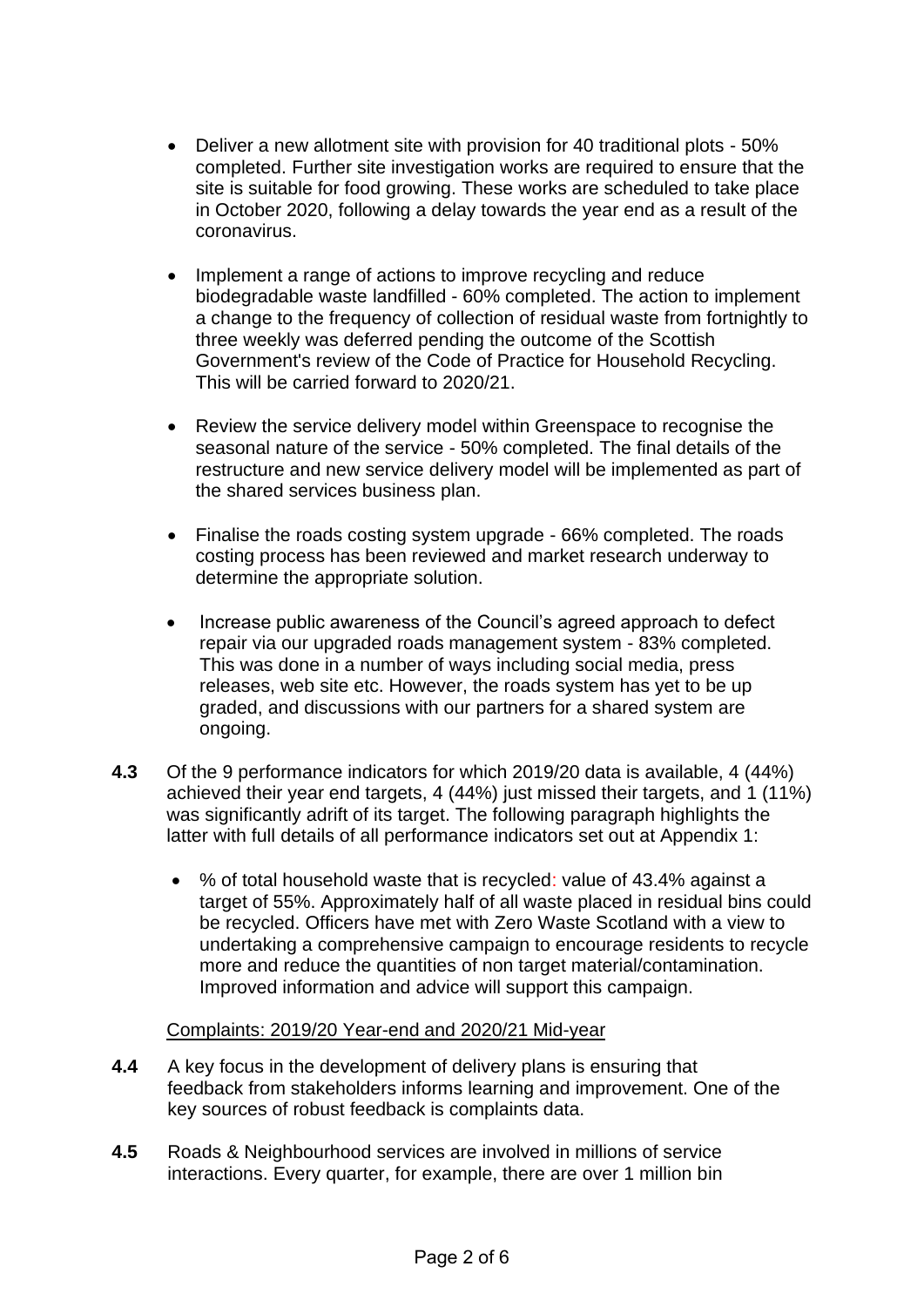collections. The scale of Roads & Neighbourhood interactions provides important context to the complaints data that follows.

- **4.6** Between 1 April 2019 and 31 March 2020, Roads & Neighbourhood received a total of 166 complaints, comprising 154 Stage 1 and 12 Stage 2 complaints. During the same period, 119 complaints were closed, 109 at Stage 1 and 10 at Stage 2.
- **4.7** Of the 109 complaints closed at Stage 1, 83 (76%) were resolved within the 5 working days target, with an average of 5 working days for all complaints closed at this stage. Of the 10 complaints closed at Stage 2, all were all within the 20 working days target, with an average of 10 days.
- **4.8** 59 (54%) of the complaints closed at Stage 1 were upheld and 2 (20%) at Stage 2. These are shown in the tables 1 and 2 below by service area and by complaint category.
- **4.9** In the first half of this year (1 April to 30 September), Roads & Neighbourhood received a total of 118 complaints, comprising 117 at Stage 1 and 1 at Stage 2. During the same period, 97 complaints were closed, 96 at Stage 1 and 1 at Stage 2.
- **4.10** Of the 96 complaints closed at Stage 1, 71 (74%) met the 5 working days target set for resolving Stage 1 complaints, with an average of 5 working days to resolve all complaints closed at this stage. The one complaint closed at Stage 2 exceeded the 20 working days target, taking 49 days.
- **4.11** 57 of the complaints closed at Stage 1 were upheld and 1 at Stage 2. These are shown in Tables 1 and 2 below by service area and by complaint category.

|                                    | 1 April 2019- 31 March 2020 |                                 | 1 April 2020 - 30 Sept 2020 |                          |
|------------------------------------|-----------------------------|---------------------------------|-----------------------------|--------------------------|
| <b>Service Area</b>                | <b>Upheld</b><br>Stage 1    | <b>Upheld</b><br><b>Stage 2</b> | <b>Upheld</b><br>Stage 1    | <b>Upheld</b><br>Stage 2 |
| Grounds Maintenance - Burial       | 2                           | 0                               | 5                           |                          |
| Grounds Maintenance - Dog          |                             |                                 |                             |                          |
| Fouling                            | 2                           | 0                               | 0                           |                          |
| Grounds Maintenance - Litter       |                             |                                 |                             |                          |
| Control                            | 3                           | 0                               | 2                           |                          |
| Grounds Maintenance - Open         |                             |                                 |                             |                          |
| Spaces                             |                             | 0                               |                             |                          |
| Grounds Maintenance - Parks        | 2                           | 0                               | 3                           | 0                        |
| Road Maintenance                   |                             | 0                               | 3                           |                          |
| <b>Street Lighting</b>             |                             | 0                               |                             |                          |
| <b>Road Safety</b>                 |                             | 0                               | 4                           |                          |
| <b>Waste Services - Commercial</b> | $\overline{2}$              | 0                               | 2                           |                          |
| <b>Waste Services - Domestic</b>   | 20                          | 2                               | 29                          | 0                        |
| <b>Waste Services - Special</b>    |                             |                                 |                             |                          |
| Uplifts                            | 6                           | 0                               |                             |                          |
| Total                              | 59                          | $\mathbf{2}$                    | 57                          |                          |

Table 1: Upheld complaints by service area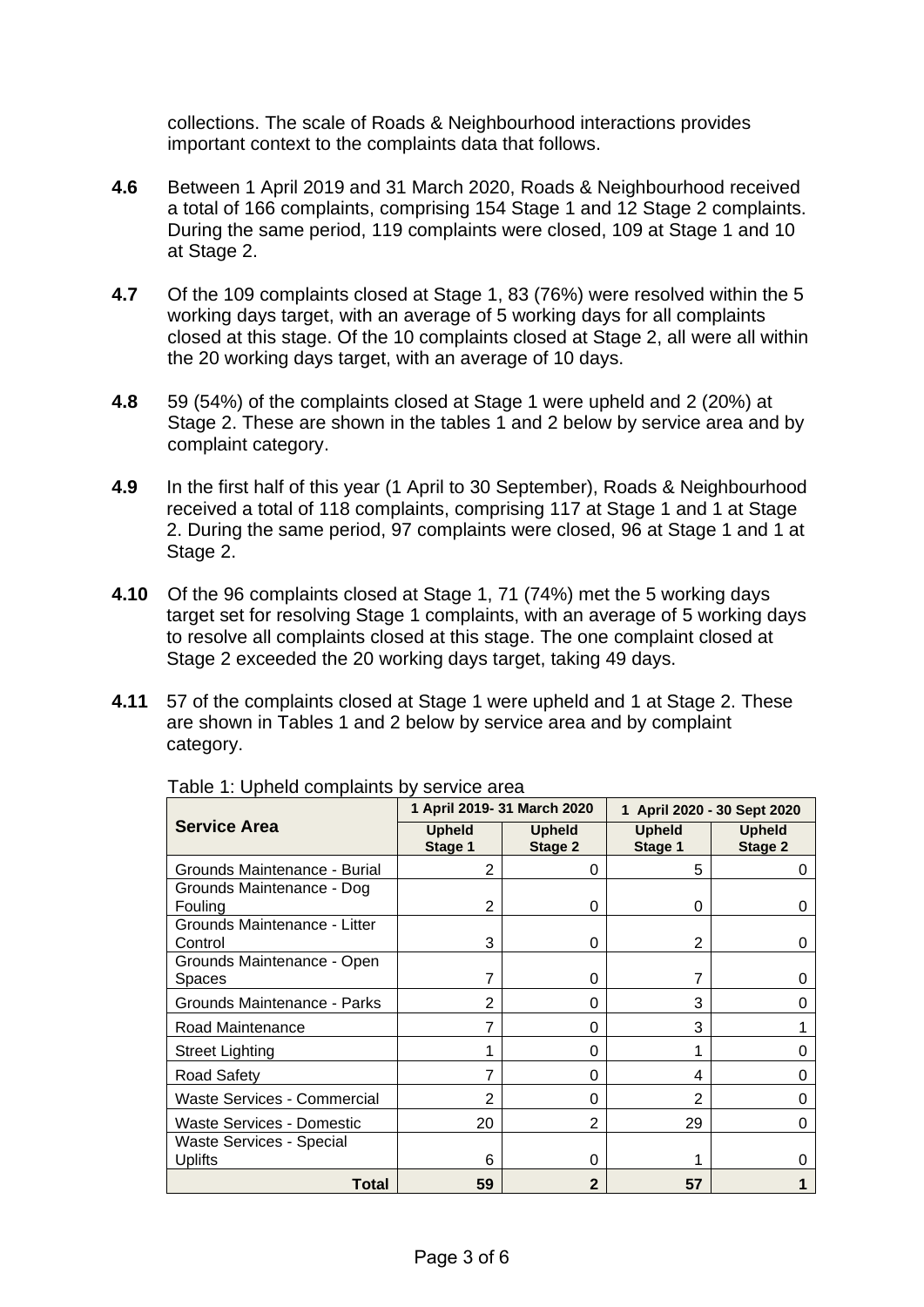|                                                     | 1 April 2019- 31 March 2020 |                          | 1 April 2020 - 30 Sept 2020 |                          |
|-----------------------------------------------------|-----------------------------|--------------------------|-----------------------------|--------------------------|
| <b>Complaint Category</b>                           | <b>Upheld</b><br>Stage 1    | <b>Upheld</b><br>Stage 2 | <b>Upheld</b><br>Stage 1    | <b>Upheld</b><br>Stage 2 |
| Citizen expectation not met -<br>quality of service | 34                          |                          | 37                          |                          |
| Citizen expectation not met -<br>timescales         | 8                           |                          |                             |                          |
| Council policy - charges                            |                             |                          |                             |                          |
| Employee behaviour                                  | 6                           |                          | 6                           |                          |
| <b>Error in Service Delivery</b>                    | 11                          |                          | 14                          |                          |
| Total                                               | 59                          |                          | 57                          |                          |

#### Table 2: Upheld complaints by complaint category

## Quality Standards

**4.12** Each service area also developed a suite of quality standards which set out the level of service that users and stakeholders can expect to receive and reminds both the organisation and employees of the challenges and obligations they face in delivering best value services. Performance against these standards is set out at Appendix 2.

## Delivery Plan 2020/21

- **4.13** The Roads & Neighbourhood Delivery Plan for 2020/21 is attached to this report as Appendix 3 and includes a detailed action plan as well as a workforce plan. The Delivery Plan reflects the immediate and longer term impact that COVID-19 pandemic will have on service delivery.
- **4.14** The 2020/21 Plan reflects the actions and priority areas which will be delivered over the remainder of the year. Key areas include: delivering sustainable, quality services within the context of significant financial challenges; developing and implementing the Shared Services Programme; addressing the impact of the Transport (Scotland) Act 2019; responding to the implications of the Scottish Government's review of the National Transport Strategy; collaborating with the Scottish Government to identify opportunities for electric vehicle charging points; addressing the challenges of climate change, particularly in relation to flood alleviation and reducing  $CO<sup>2</sup>$  emissions from the Council's vehicle fleet; addressing the impact of new and emerging legislation and regulation in relation to waste and pesticides; developing allotment provision and a food growing strategy in line with the Community Empowerment Act; and assessing the implications of the delay to the national Deposit Return Scheme for PET plastic bottles, metal drinks cans and glass bottles as a result of the COVID-19 pandemic.
- **4.15** Progress against the action plan will be monitored monthly by the management team and scrutinised through quarterly performance updates to the Performance Monitoring & Review Group. Year-end performance will be reported to committee in spring 2021.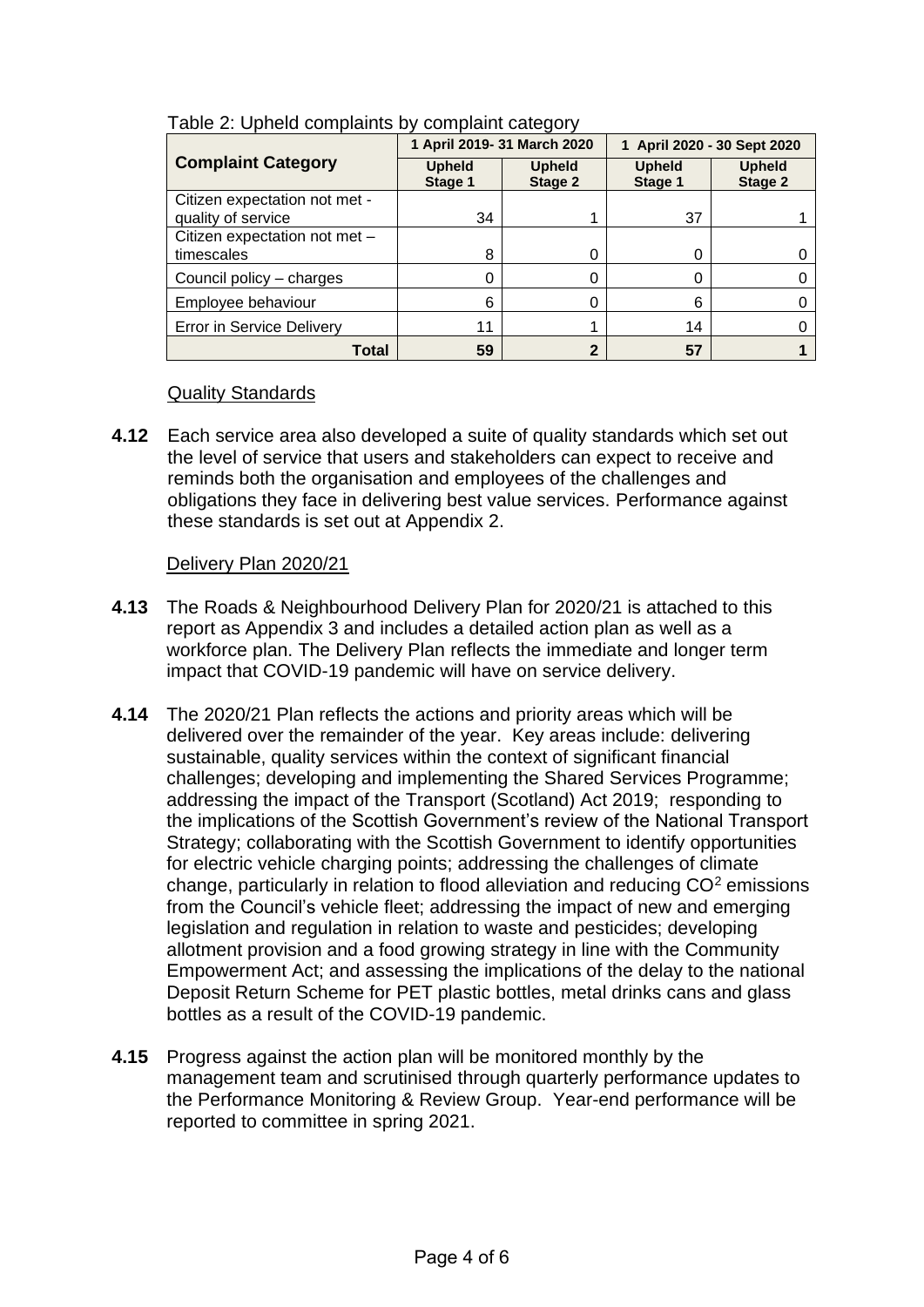## Workforce Planning

- **4.16** The Delivery Plan includes an annual workforce plan that sets out the key workforce issues which will or may arise over the year, together with actions to address them in order to fully support delivery of the plan.
- **4.17** These workforce issues are anticipated to have implications in terms of organisational change, resource planning, resource profiling, skills mix, training and development and restructuring. The workforce plan sits within the appendices of the 2020/21 Delivery Plan.

# **5 People Implications**

**5.1** There are no direct people implications arising from this report.

## **6 Financial & Procurement Implications**

**6.1** There are no direct financial or procurement implications arising from this report.

## **7 Risk Analysis**

**7.1** Failure to deliver on the actions assigned to Roads & Neighbourhood may have a direct impact on the delivery of the Council's Strategic Plan. It is essential that remedial action is taken to ensure strategic delivery plans achieve the commitments detailed and approved.

## **8 Equalities Impact Assessment**

**8.1** Screening and impact assessments will be carried out on specific activities as required.

## **9 Consultation**

**9.1** The delivery plans were developed through consultation with officers from the strategic service areas.

## **10 Strategic Assessment**

**10.1** The delivery plans set out actions to support the successful delivery of the strategic priorities of the Council.

| <b>Strategic Lead:</b> | <b>Gail McFarlane</b>                            |
|------------------------|--------------------------------------------------|
| <b>Service Area:</b>   | <b>Shared Services Roads &amp; Neighbourhood</b> |
| Date:                  | <b>14 October 2020</b>                           |
|                        |                                                  |